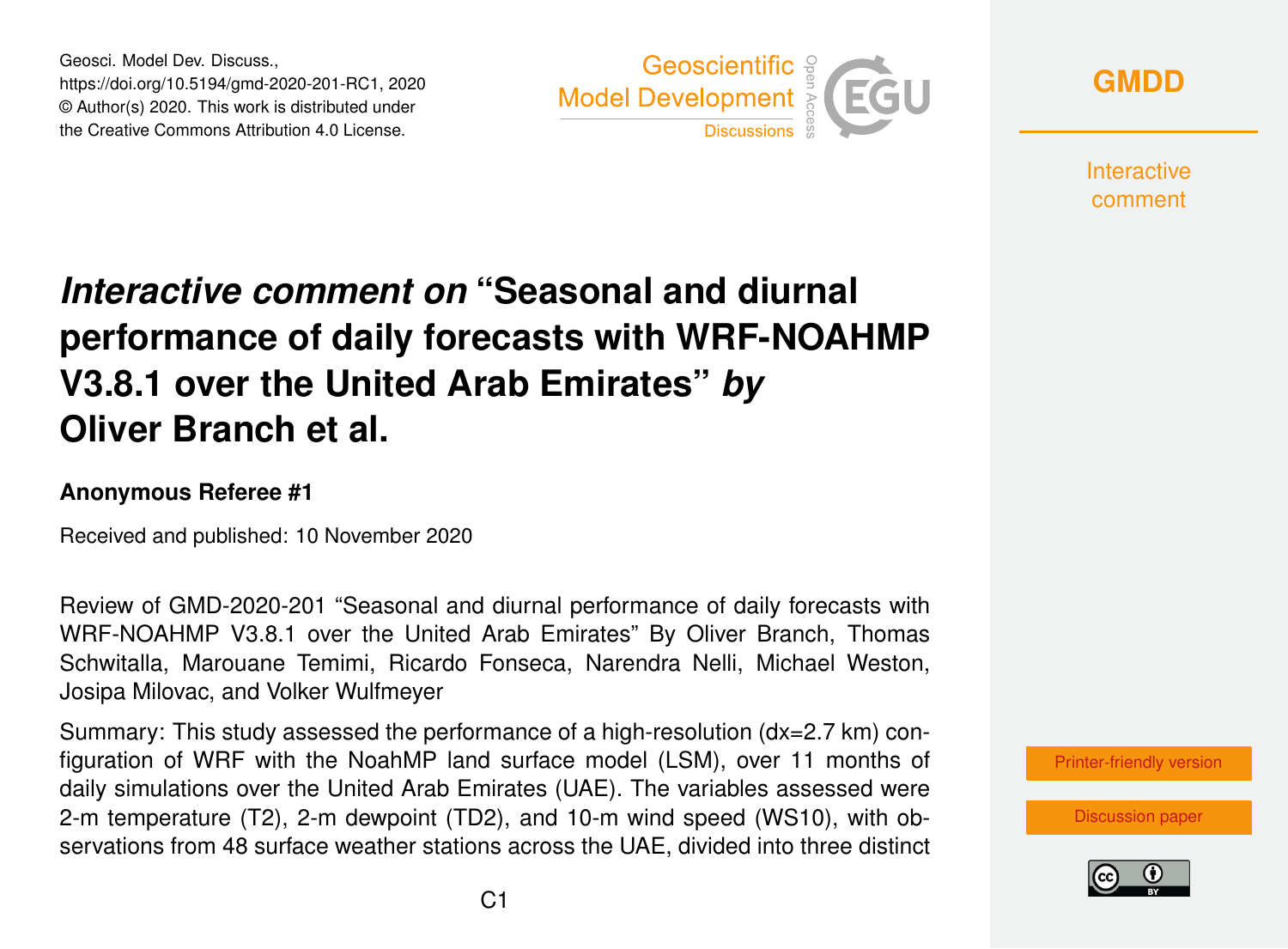climatic zones (mountain, marine, and desert). Analysis of RMSE, bias, and correlation was performed diurnally, seasonally, and annually. Overall, temperatures had a small positive bias in daytime and a stronger negative bias at night and away from the coast. Dewpoint generally had a small bias (especially near the coast) that changed little from day to night. 10-m wind speed had a consistently positive bias, and was largest both inland and during daytime hours. Potential causes for these model biases were identified.

Recommendation: Major Revision.

Major Comments:

1. I think calling this model "WRF-NOAHMP V3.8.1" is misleading. Hyphenating WRF with something else (e.g., WRF-Hydro, WRF-Solar, WRF-Crop, WRF-Urban, WRF-Fire) implies a new set of capabilities based on the WRF modeling system, whereas Noah-MP (and it is Noah-MP, not NOAHMP) is simply one of the physics parameterizations that can be used with WRF. If we use WRF with Thompson microphysics, for instance, we do not refer to it as WRF-Thompson, but simply as WRF. I suggest calling this WRF v3.8.1 with the Noah-MP LSM. I am not sure exactly how best to phrase that in the title, abstract, and elsewhere, but that is something that should be changed throughout.

2. Ensure all tables and figures are numbered according to their order of first mention in the text. What is currently Table 1 clearly should be placed as Table 4, judging from the references in the text that refer to the wrong tables. Several figures are also referenced out of order, and references to incorrect figures are made several times (e.g., lines 311–314). I suggest using the caption/cross-reference macros in Microsoft Word to handle automatic table/figure numbering.

3. Section 3.1/Figs. 2 & 3: I am interested in seeing ERA5 climatologies from El Niño years as a third column in those two figures. How consistent is 2015's geopotential height pattern with the average El Niño pattern in that part of the world?

**Interactive** comment

[Printer-friendly version](https://gmd.copernicus.org/preprints/gmd-2020-201/gmd-2020-201-RC1-print.pdf)

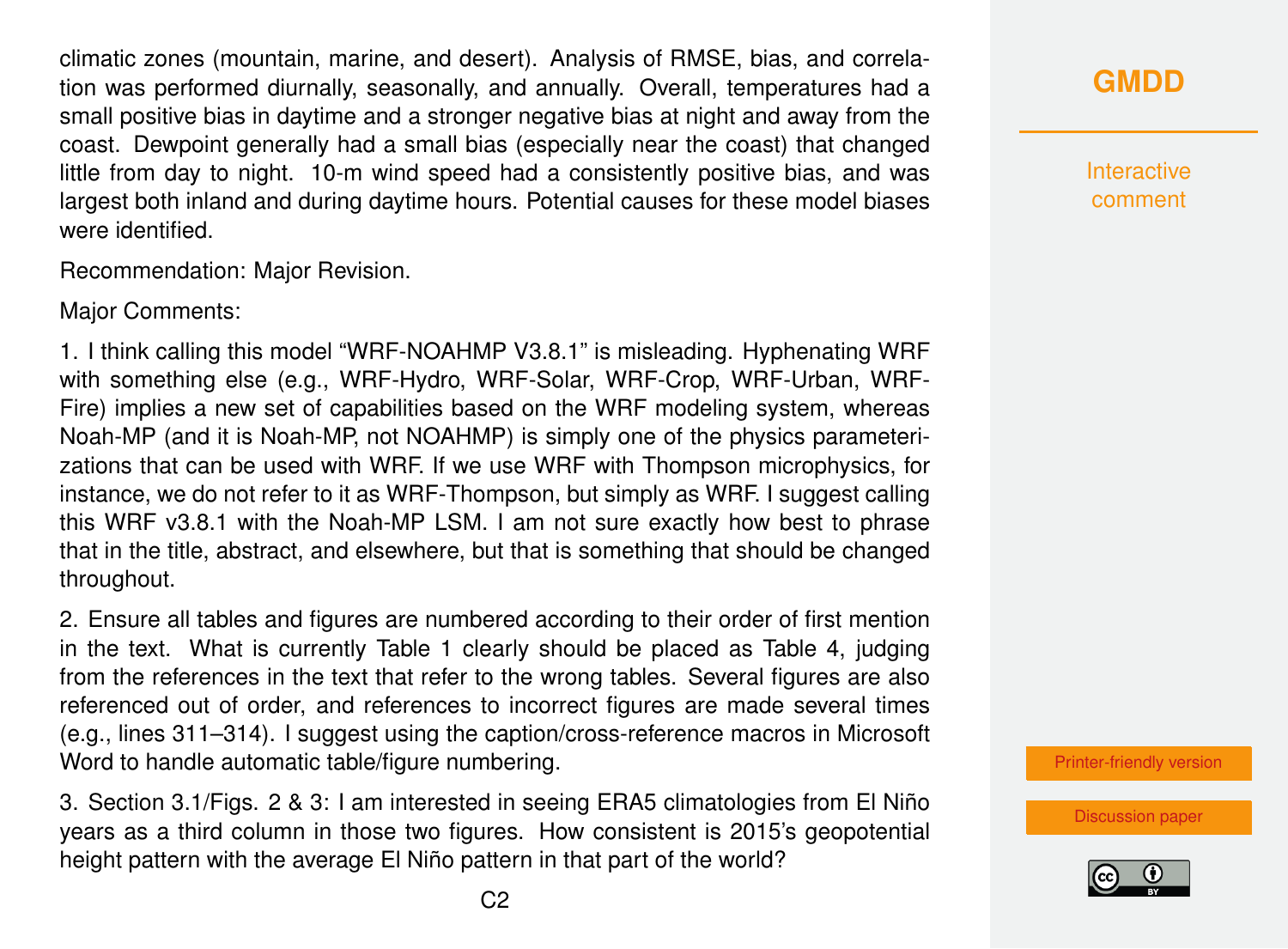4. Section 3.3, where you surmise many of the causes that may explain the model biases, are all plausible, but this section still feels a little thin. For instance, when discussing the unclear impact of the PBL scheme on T2, TD2, and WS10 diagnostics, you mention that they are computed either by the PBL scheme using MOST or by Noah-MP. Are those diagnostics always computed by Noah-MP? Or only some of the time? And if only some of the time, then when? There needs to be more clarity and understanding here about what physics scheme is actually controlling the diagnosis of those variables. Also, you mention that Nelli et al. (2020a) found similar wind speed biases within a WRF v3.8 simulation. Was that also in the UAE or a similar environment? That should be pointed out explicitly in the text to further bolster your point that these biases are recurring issues and not unique to your study. Furthermore, when it comes to model spin-up time over UAE for these surface variables, could you test that hypothesis of the benefit of a longer spin-up time over, say, 1 month (or even 2 weeks) of simulations? Or would Nelli's retuned roughness length parameter be able to be applied to these simulations for a similar period of time as a demonstration of benefit here?

Minor Comments and Typos:

1. Indent paragraphs throughout. Without either paragraph indentation or blank lines between paragraphs, the paper is harder to read.

2. In most places where a bold phrase followed by an en dash starts a paragraph, either reword the sentence to make the bold phrase part of the sentence, or make the bold heading a new numbered subsection.

3. Date formats throughout the manuscript should be standardized. GMD may have a required format, but most journals typically use dates formatted as, e.g., 12 January 2015 for the main text, and 12 Jan 2015 in table/figure captions.

4. Ensure all abbreviations are defined (several were not defined), and there is no need to redefine abbreviations multiple times.

**Interactive** comment

[Printer-friendly version](https://gmd.copernicus.org/preprints/gmd-2020-201/gmd-2020-201-RC1-print.pdf)

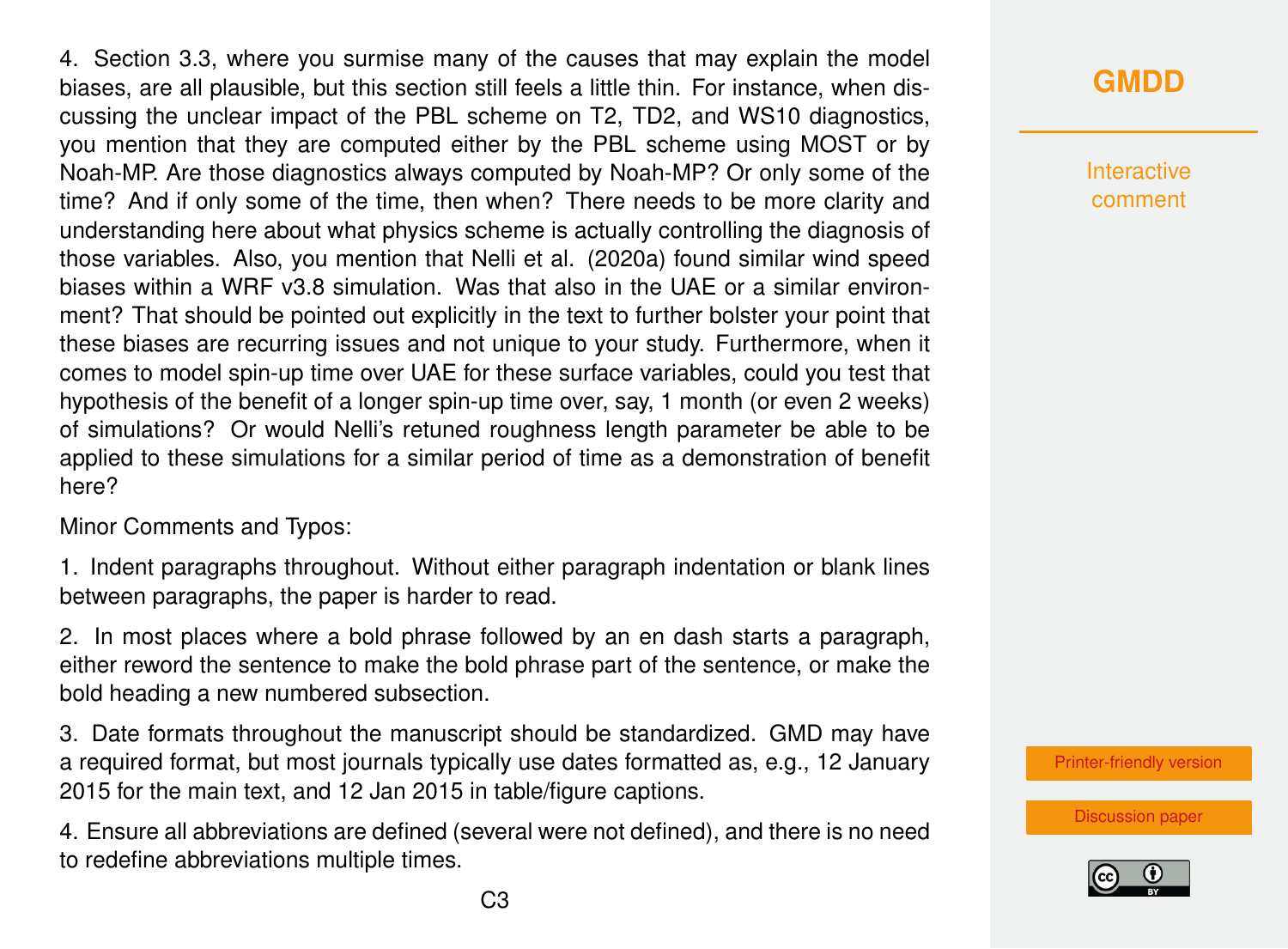5. Please use the Oxford comma in lists (i.e., add a comma before the "and").

6. Most of the dashes (also called hyphens) in the middle of sentences throughout the manuscript are incorrectly used. Some should be changed to commas, some should be changed to semicolons or em dashes (that is often a style preference), and some of the sentences should be reworded to either split them into two sentences or to a single sentence that does not require a clause that is set off by an em dash or semicolon. Please consult an English style guide for the difference between dashes, en dashes, and em dashes, and when it is appropriate to use each one, and when a comma or other punctuation might be more appropriate.

7. There needs to be a comma after every instance of "i.e." and "e.g." throughout the manuscript.

8. Hyphenate compound adjectives, such as "2-m air temperature," "2-m dew point," "10-m wind speed," and "2.7-km grid spacing." By contrast, "grid spacing of 2.7 km" does not require a hyphen.

9. Line 40: Change "general circulation model dataset (GCM)" to "general circulation model (GCM) dataset".

10. Line 44: Add Powers et al. (2017, https://doi.org/10.1175/BAMS-D-15-00308.1) as a reference for the WRF model (in addition to the Skamarock et al. (2008) reference for the WRF v3 technical note).

11. Line 48: Add "in" after "WRF".

- 12. Line 58: "verified configuration of WRF"  $\hat{a}$  ATT What does this mean?
- 13. Line 85: Change "north east" to "northeast".

14. Line 88 and Fig. 1 caption: When providing latitudes or longitudes, there should be no spaces around the degree symbols (e.g., 14.775°N).

15. Line 90: I suggest changing "weather systems" to "predominant patterns." A

Interactive comment

[Printer-friendly version](https://gmd.copernicus.org/preprints/gmd-2020-201/gmd-2020-201-RC1-print.pdf)

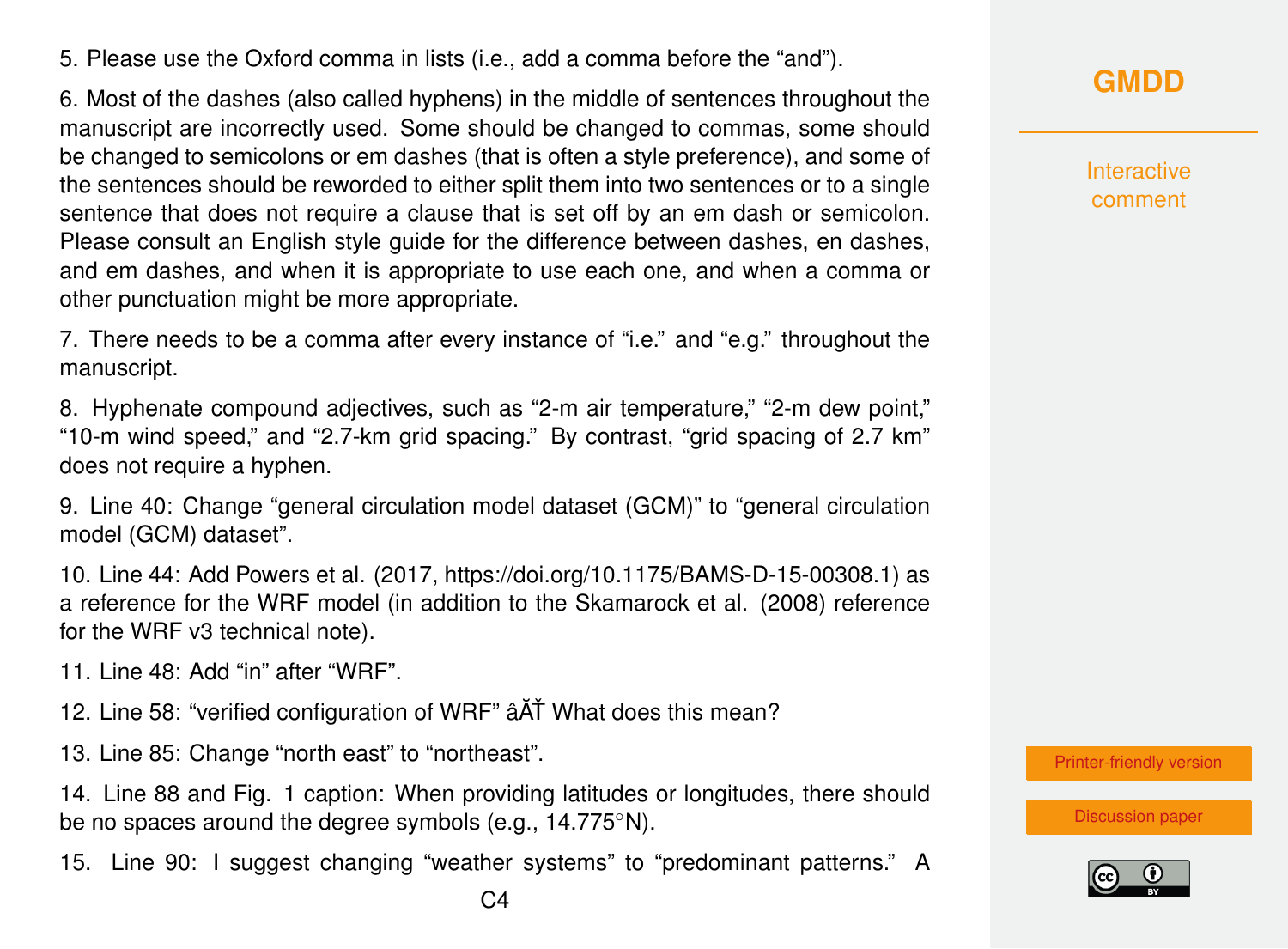weather system evokes something more transient and singular, whereas a pattern is something larger-scale and longer-lasting.

16. Line 110: Change "north-westerlies" to "northwesterly".

17. Line 111: Change "direction" to "directions".

18. Lines 111–113: "The sea surface of the Arabian Gulf. . ."  $\hat{A}$ AT Please rephrase this sentence so as to not imply that the sea surface itself is shallow.

19. Lines 120–121: "This domain was selected..."  $\hat{A}$  and This sentence is awkward. Please revise. Also, what do you mean by "twin experiment"? Additionally, it is customary to describe domain dimensions as "900 x 700" rather than "900(x) by 700(y)". It is understood by convention that the x-dimension is given first.

20. Section 2.3.1 and Table 2: The microphysics scheme should be referred to as the "Thompson-Eidhammer aerosol-aware microphysics scheme" or, for short, "Thompson-Eidhammer". And on this note, did you verify that all the options in WPS & WRF were set properly to use the QNWFA/QNIFA monthly aerosol climatology with the Thompson-Eidhammer scheme? If not, then what did you use for aerosols? Did it default to settings in the source code? In my experience, it is really easy for people to think they are using Thompson-Eidhammer, when actually they are essentially using the basic Thompson scheme because of forgetting some namelist settings in WPS and/or WRF.

21. Line 147: Change "Surface Exchange over Land model - HTESSEL" to "Surface Exchange over Land (HTESSEL) model".

22. Line 198: Change "year" to either "yearly" or "annual", and change "season" to "seasonal".

23. Line 165: Change "((Danielson, J.J., Gesch, 2011))" to "(Danielson and Gesch, 2011)".

## **[GMDD](https://gmd.copernicus.org/preprints/)**

Interactive comment

[Printer-friendly version](https://gmd.copernicus.org/preprints/gmd-2020-201/gmd-2020-201-RC1-print.pdf)

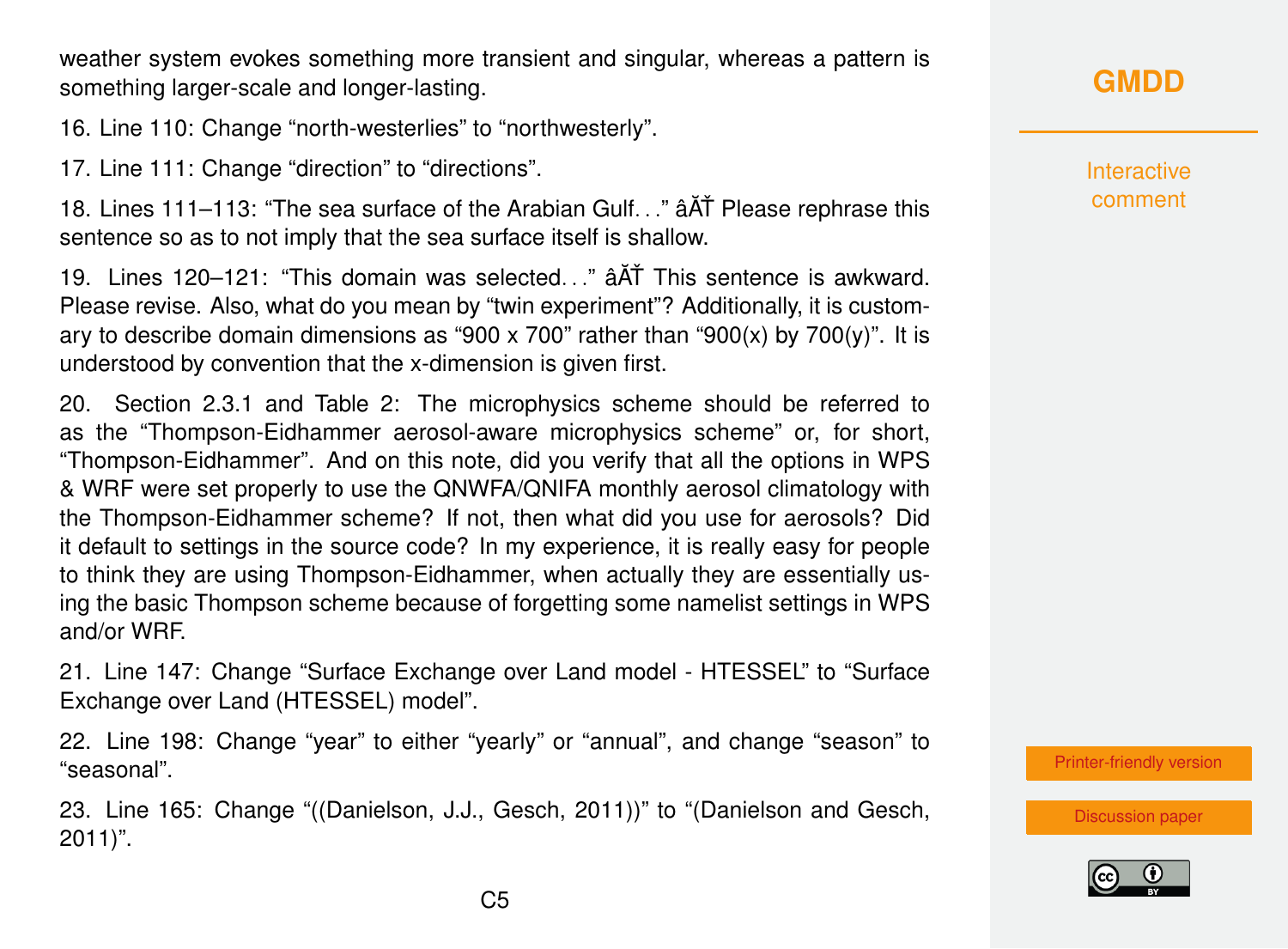24. Line 181: Insert a comma after "strongly".

25. Line 199: Add "aim" after "Another".

26. Line 231: Change "In order to get" to "To obtain".

27. Line 249: Add "the" before "diurnal".

28. Line 286 and elsewhere: Change "m.a.s.l" to "m ASL" or "m AMSL". You could also say "station 41229 at elevation 1485 m" and not even mention ASL/AMSL explicitly, because it is implied when giving a station elevation.

29. Line 288: Insert commas around the phrase, "such as differences in mountain and desert cloud cover", and after the references that follow "for instance".

30. Line 292: Delete "very".

- 31. Line 293: Add a comma after "(Figure 6b)" and change "is" to "are".
- 32. Line 299: Add a semicolon before "however" and a comma after it.
- 33. Line 305: Change "in Section 3" to "below".
- 34. Line 309: Delete the comma after "nevertheless".
- 35. Line 316: Add "radiation" after "shortwave".
- 36. Line 318: Delete "the" before "associated".
- 37. Line 326: Change "(5e)" to "(Fig. 5e)".
- 38. Line 351: Change "(delta)x 100m" to "(delta)x = 100 m".
- 39. Line 352: Change "operation" to "operational".
- 40. Line 364: Change "who" to "that".
- 41. Line 372: Change "there is a good chance" to "it is likely".

## **[GMDD](https://gmd.copernicus.org/preprints/)**

**Interactive** comment

[Printer-friendly version](https://gmd.copernicus.org/preprints/gmd-2020-201/gmd-2020-201-RC1-print.pdf)